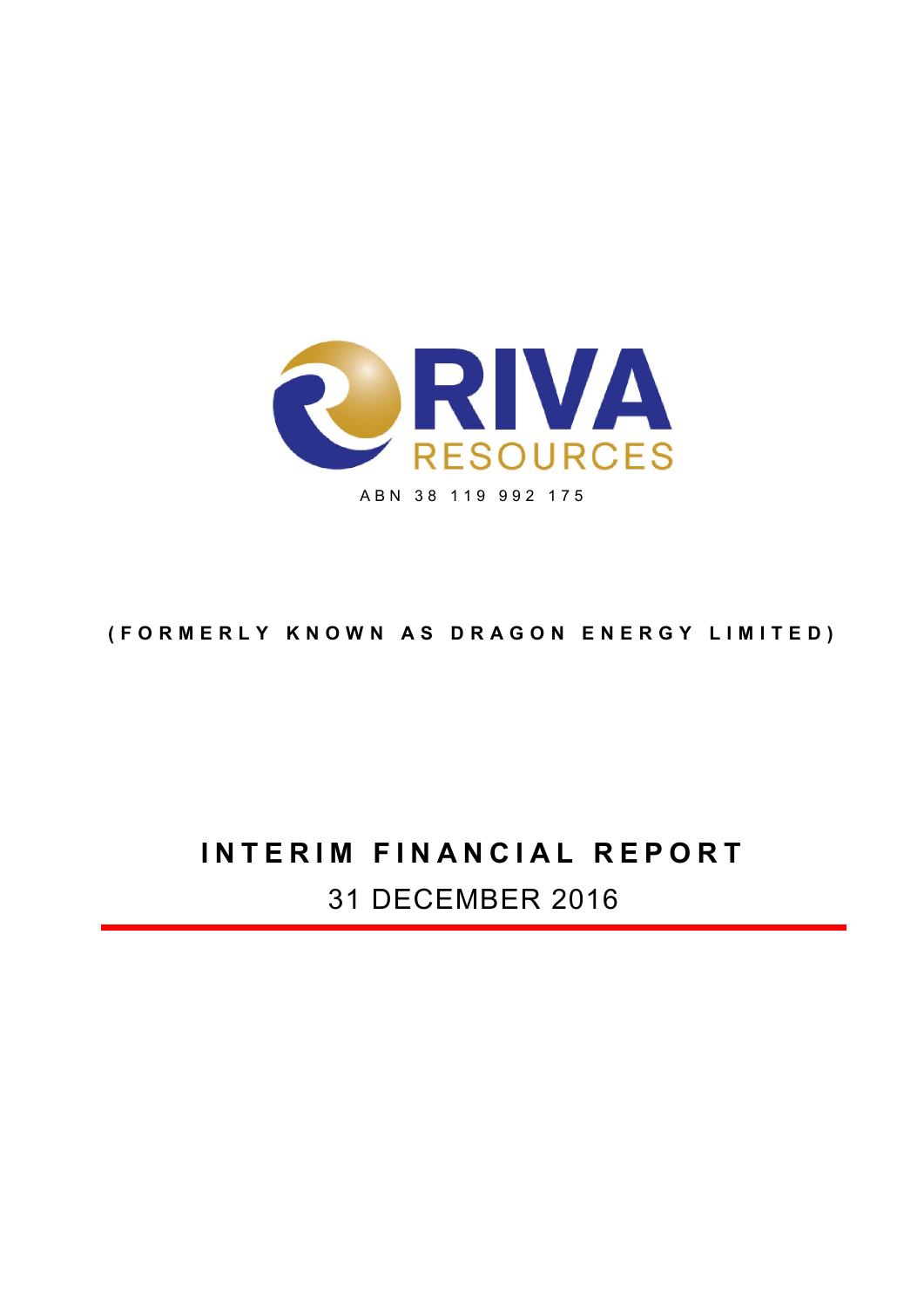

## RIVA RESOURCES LTD ABN 38 119 992 175

## Interim Financial Report 31 December 2016

| <b>Contents</b>                                            | Page           |
|------------------------------------------------------------|----------------|
| Directors' Report                                          | 3              |
| Auditor's Independence Declaration                         | 5              |
| <b>Interim Financial Statements</b>                        |                |
| Statement of Profit or Loss and Other Comprehensive Income | 6              |
| <b>Statement of Financial Position</b>                     | $\overline{7}$ |
| Statement of Changes in Equity                             | 8              |
| <b>Statement of Cash Flows</b>                             | 9              |
| Notes to the Financial Statements                          | 10             |
| Directors' Declaration                                     | 15             |
| Independent Auditor's Review Report                        | 16             |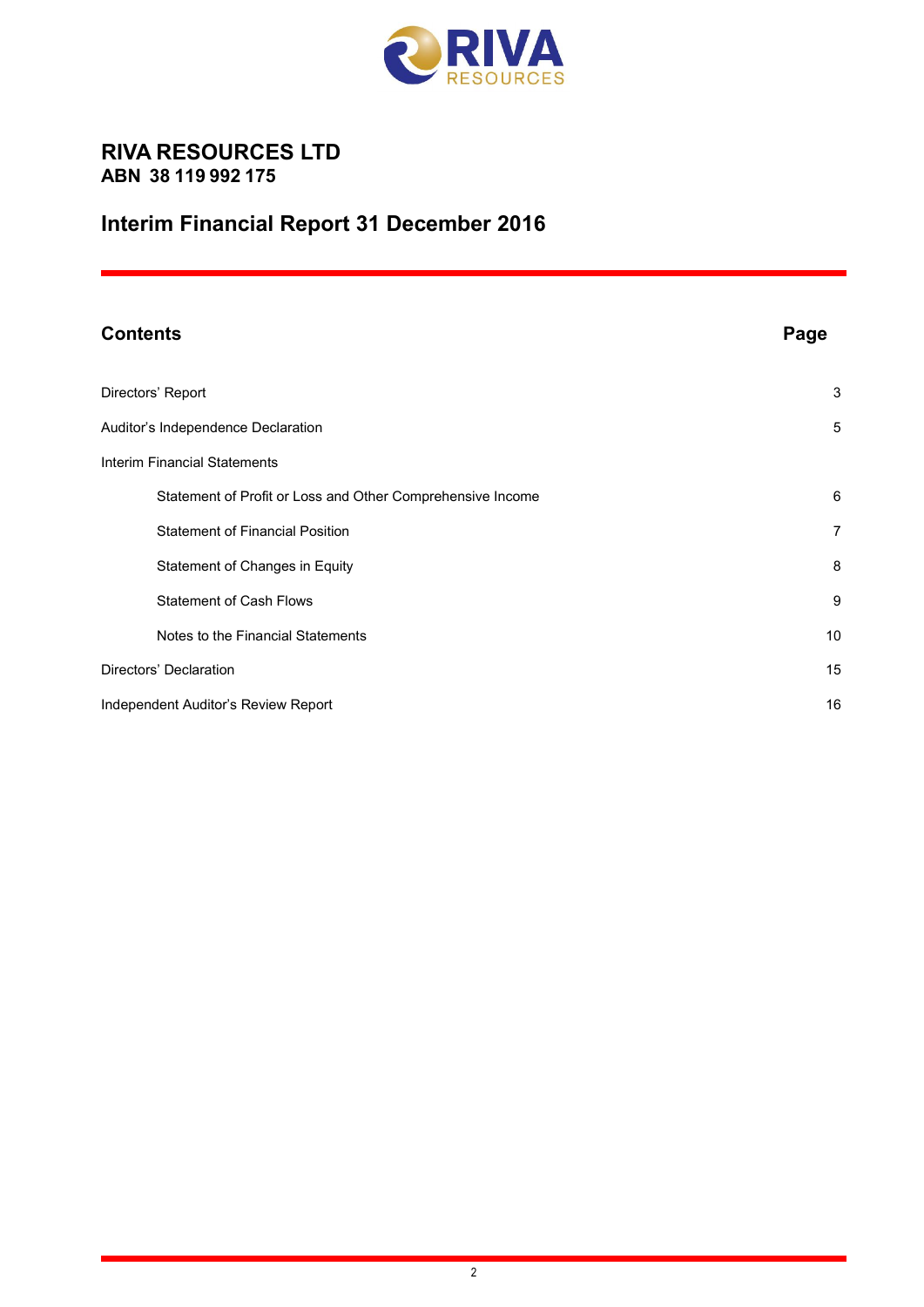

The directors present their financial statements of Riva Resources Ltd ("Riva Resources") (formerly Dragon Energy Limited) and its subsidiary ("consolidated entity") for the six months ended 31 December 2016 and the auditor's review report thereon:

#### **Directors**

The directors of the Company at any time during or since the end of the half-year and until the date of this report are:

| <b>Name</b>                                    | <b>Period of directorship</b>                   |
|------------------------------------------------|-------------------------------------------------|
| Mr Jie Chen<br>Non-Executive Director          | Director since 18 December 2008                 |
| Mr Jonathan King<br><b>Managing Director</b>   | Director since 14 September 2016                |
| Mr Keong Chan<br><b>Non-Executive Director</b> | Director since 1 December 2015                  |
| Mr Gang Xu<br><b>Non-Executive Director</b>    | Director since 1 June 2006                      |
| Mr Joel Fishlock<br>Non-Executive Director     | Director from 15 August 2016 to 10 October 2016 |

#### Review of Operations

Riva Resources Limited (the "Company") is a Perth based exploration company which listed on the Australian Securities Exchange in February 2009 (ASX: RIR). Riva's portfolio of tenements has numerous multi-commodity targets, including Co, Au, and Fe in Western Australia.

In mid-2016 the company sought a strategic change in direction and repositioned itself as a dedicated cobalt explorer. In doing so, the company acquired Westview Resources Limited, owners of the Tabac Cobalt-Gold Project located near Wiluna. The acquisition, which was disclosed to the market on September 14, 2016 and formalised at the company's annual general meeting on November 30, includes 2 Exploration License Applications 53/1891 and 53/ 1895, for an area just exceeding 110  $km^2$ . Each application contains a historical drill intercept

- PP011: 80m at 0.77% Co from 170m, including 10m at 1.47% Co & 40m at 0.73g/t Au from 210m
- PP009: 30m at 0.3% Co from 358m including 10m at 0.86g/t Au from 358m



The project represents a significant cobalt-gold exploration target with its scale and grade potential demonstrated in prior drilling.

Since announcing the acquisition the company has moved to review and secure other nearby opportunities. On December 19, the company disclosed that it had signed a non-binding, exclusive Memorandum of Understanding in relation to an exploration farm-in and joint venture with Rosslyn Hill Mining Pty Ltd ("RHM"), a wholly-owned subsidiary of LEADFX Inc. (TSX: LFX) and owner and operator of the adjacent Paroo Station lead mine near Wiluna.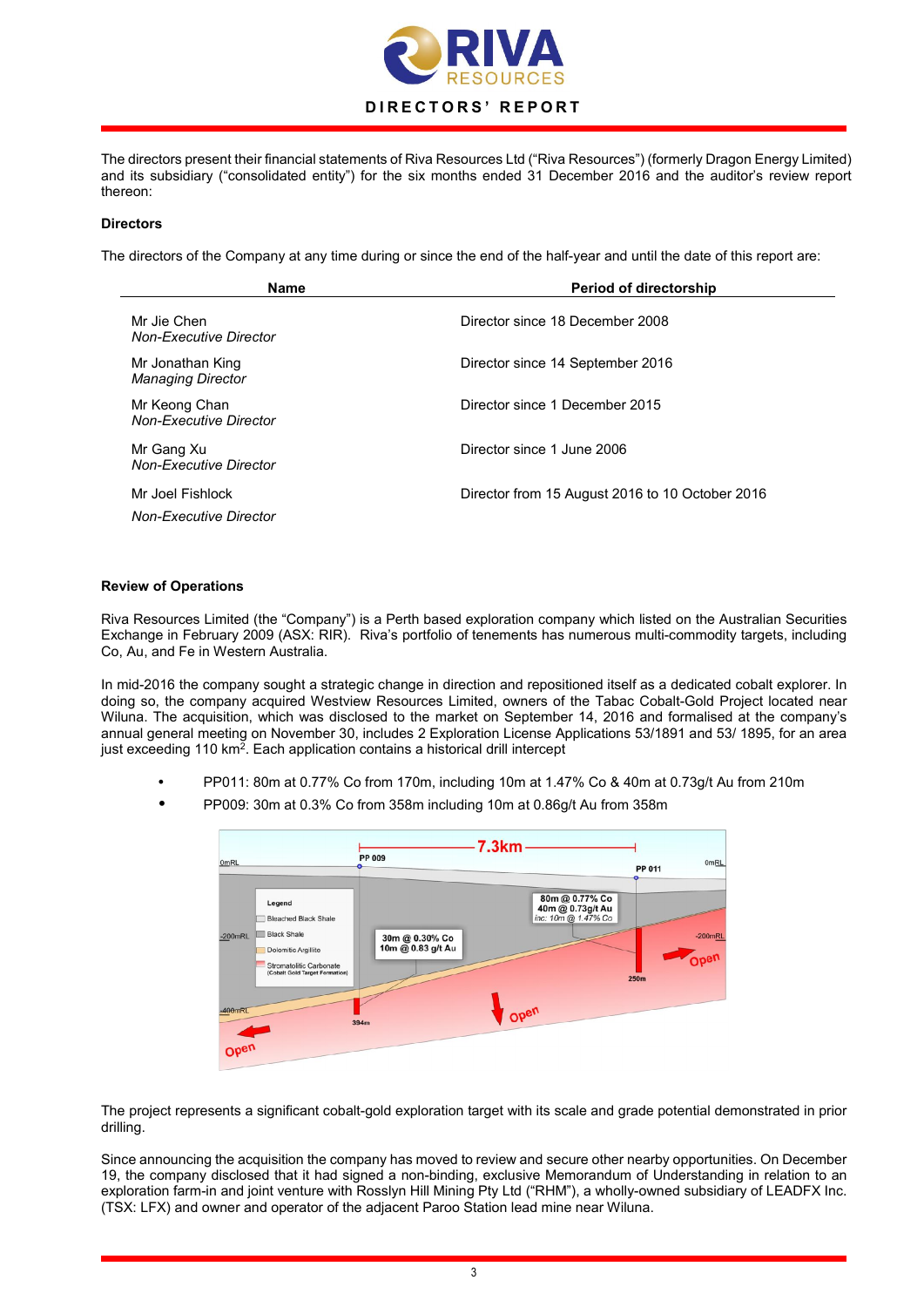

Under terms of the MOU, Riva may earn 75% of the cobalt, gold and copper mineral rights on all RHM's Paroo Station project tenements through exploration expenditure totalling \$6M over 4 years. Upon reaching 75% in the mineral rights, Riva and RHM will enter a formal joint venture on the basis of the terms agreed to under this MOU. RHM will have an option under a reciprocal agreement to earn 75% of the lead, zinc, and silver mineral rights with a similar expenditure requirement on RIR's tenure.

The MOU relates to RHM's 46km<sup>2</sup> tenement package and infrastructure at the Paroo Station lead mine, situated immediately east of Riva's Tabac Cobalt Gold Project. Riva's footprint will be expanded to over 157km<sup>2</sup> within the Yerrida Basin and encompasses many prospective, regional-scale geological structures, and geophysical/geochemical anomalies.

As Riva's Tabac tenure remained in application through the reporting period, no field activity was permitted.

Regarding Riva's Ashburton and Rocklea Projects, Extension of Term applications were made for E08/2211 and E47/2417. The former was granted for a further 5-year period ending 27/07/2021. The Extension of Term for E47/2417 was granted after the reporting period. No field work was undertaken by the company on either project in the reporting period.

#### Results

The consolidated entity made a loss of \$711,945 after income tax for the half-year (2015: loss of \$6,497,533).

#### Events Subsequent to Reporting Date

There has not arisen in the interval between the end of the half-year and the date of this report any item, transaction or event of a material and unusual nature likely, in the opinion of the directors, to affect significantly the operations of the consolidated entity, the results of those operations, or the state of affairs of the consolidated entity in future financial years.

#### Auditor's independence declaration under Section 307C of the Corporations Act 2001

Section 307C of the Corporations Act 2001 requires our auditor, RSM Australia Partners, to provide the directors of the Company with an Independence Declaration in relation to the review of the interim financial report. This Independence Declaration is set out on page 5 and forms part of this director's report for the six months ended 31 December 2016.

This report is signed in accordance with a resolution of the Board of Directors made pursuant to section 306(3) of the Corporations Act 2001.

Jonathan King *Managing Director*

Dated at Perth, Western Australia, this 15<sup>th</sup> day of March 2017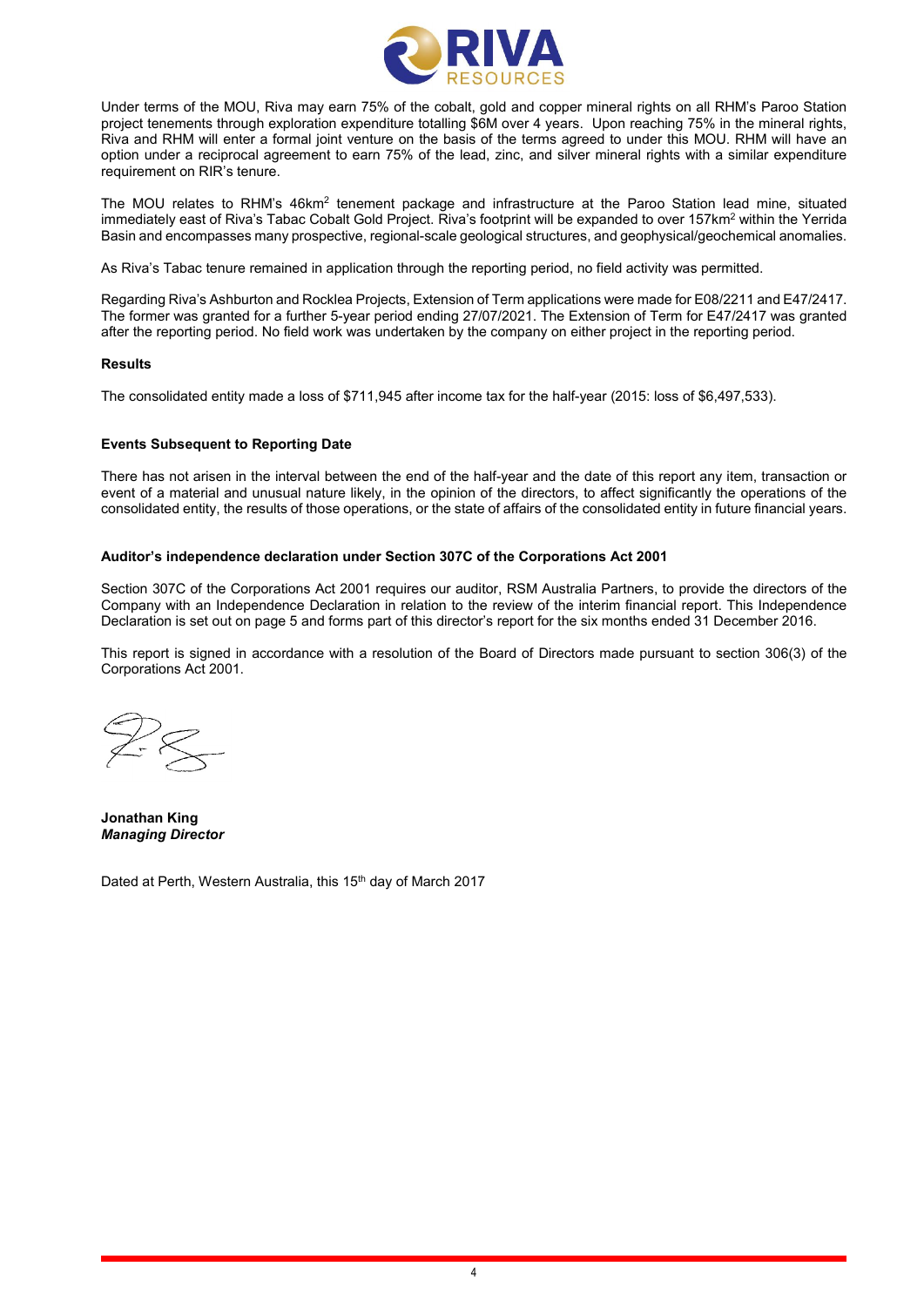

**RSM Australia Partners**

8 St Georges Terrace Perth WA 6000 GPO Box R1253 Perth WA 6844

> T +61 (0) 8 9261 9100 F +61 (0) 8 9261 9111

> > www.rsm.com.au

#### **AUDITOR'S INDEPENDENCE DECLARATION**

As lead auditor for the review of the financial report of Riva Resources Limited for the half-year ended 31 December 2016, I declare that, to the best of my knowledge and belief, there have been no contraventions of:

- (i) the auditor independence requirements of the *Corporations Act 2001* in relation to the review; and
- (ii) any applicable code of professional conduct in relation to the review.

Rsm

RSM AUSTRALIA PARTNERS

 $\overline{1}$ u

Perth, WA<br>
Dated: 15 March 2017<br>
Dated: 15 March 2017 Dated: 15 March 2017

## **THE POWER OF BEING UNDERSTOOD** AUDIT | TAX | CONSULTING

RSM Australia Partners is a member of the RSM network and trades as RSM. RSM is the trading name used by the members of the RSM network. Each member of the RSM network is an independent accounting and consulting firm which practices in its own right. The RSM network is not itself a separate legal entity in an y jurisdiction. RSM Australia Partners ABN 36 965 185 036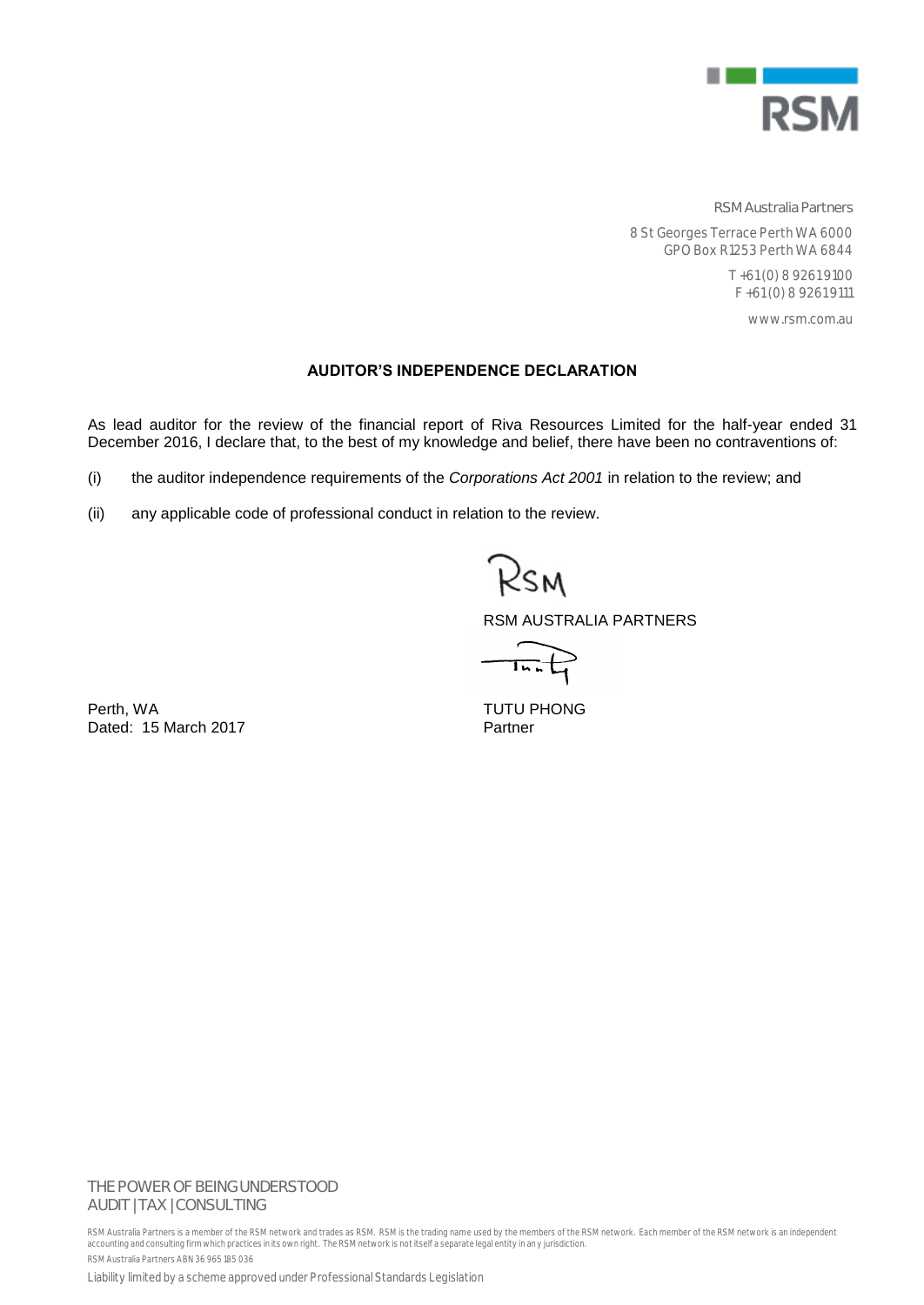

#### STATEMENT OF PROFIT OR LOSS AND OTHER COMPREHENSIVE INCOME

## For the half-year ended 31 December 2016

|                                                                                                  | <b>Half-Year</b>                                 |                                      |  |
|--------------------------------------------------------------------------------------------------|--------------------------------------------------|--------------------------------------|--|
|                                                                                                  | <b>Consolidated</b><br>31 December<br>2016<br>\$ | Company<br>31 December<br>2015<br>\$ |  |
| Revenue from continuing operations                                                               | 745                                              | 15,464                               |  |
| Exploration and evaluation expenses                                                              | (43, 748)                                        | (6,303,600)                          |  |
| Corporate and administrative expenses                                                            | (668, 942)                                       | (209, 397)                           |  |
| (Loss) before income tax                                                                         | (711, 945)                                       | (6, 497, 533)                        |  |
| Income tax                                                                                       |                                                  |                                      |  |
| (Loss) for the half year                                                                         | (711, 945)                                       | (6, 497, 533)                        |  |
| <b>Other Comprehensive Income</b>                                                                |                                                  |                                      |  |
| Total Comprehensive (loss) for the half year attributable to<br>owners of Riva Resources Limited | (711, 945)                                       | (6, 497, 533)                        |  |
| Earnings per share:                                                                              |                                                  |                                      |  |
| Basic and diluted (loss) per ordinary share (cents)                                              | (0.17)                                           | (3.15)                               |  |

The statement of profit or loss and other comprehensive income is to be read in conjunction with the accompanying notes.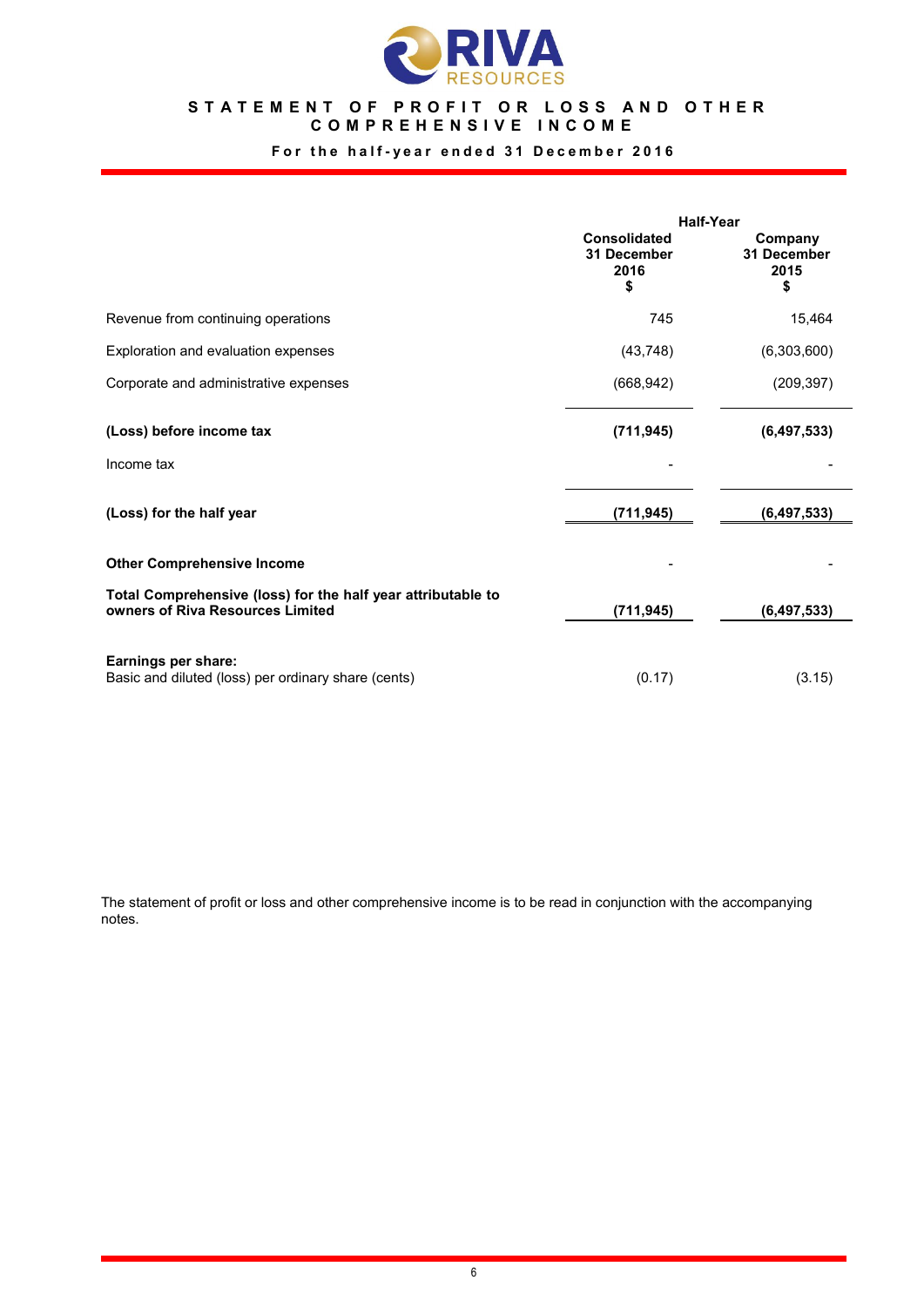

### STATEMENT OF FINANCIAL POSITION

## As at 31 December 2016

|                                                                                    | <b>Note</b> | <b>Consolidated</b><br>31 December<br>2016<br>\$ | Company<br>30 June<br>2016<br>\$       |
|------------------------------------------------------------------------------------|-------------|--------------------------------------------------|----------------------------------------|
| <b>CURRENT ASSETS</b>                                                              |             |                                                  |                                        |
| Cash and cash equivalents<br>Trade and other receivables<br>Other financial assets |             | 1,368,847<br>31,077<br>3,506                     | 262,985<br>10,462<br>9,914             |
| <b>Total Current Assets</b>                                                        |             | 1,403,430                                        | 283,361                                |
| <b>NON-CURRENT ASSETS</b>                                                          |             |                                                  |                                        |
| Property, plant and equipment<br>Exploration and evaluation assets                 | 3           | 33,639<br>3,910,641                              | 45,391<br>437,042                      |
| <b>Total Non-Current Assets</b>                                                    |             | 3,944,280                                        | 482,433                                |
| <b>TOTAL ASSETS</b>                                                                |             | 5,347,710                                        | 765,794                                |
| <b>CURRENT LIABILITIES</b>                                                         |             |                                                  |                                        |
| Trade and other payables                                                           |             | 33,591                                           | 191,221                                |
| <b>Total Current Liabilities</b>                                                   |             | 33,591                                           | 191,221                                |
| <b>TOTAL LIABILITIES</b>                                                           |             | 33,591                                           | 191,221                                |
| <b>NET ASSETS</b>                                                                  |             | 5,314,119                                        | 574,573                                |
| <b>EQUITY</b>                                                                      |             |                                                  |                                        |
| Contributed equity<br>Reserves<br><b>Accumulated losses</b>                        | 4           | 30,999,235<br>274,676<br>(25, 959, 791)          | 25,728,920<br>93,500<br>(25, 247, 847) |
| <b>TOTAL EQUITY</b>                                                                |             | 5,314,119                                        | 574,573                                |

The statement of financial position is to be read in conjunction with the accompanying notes.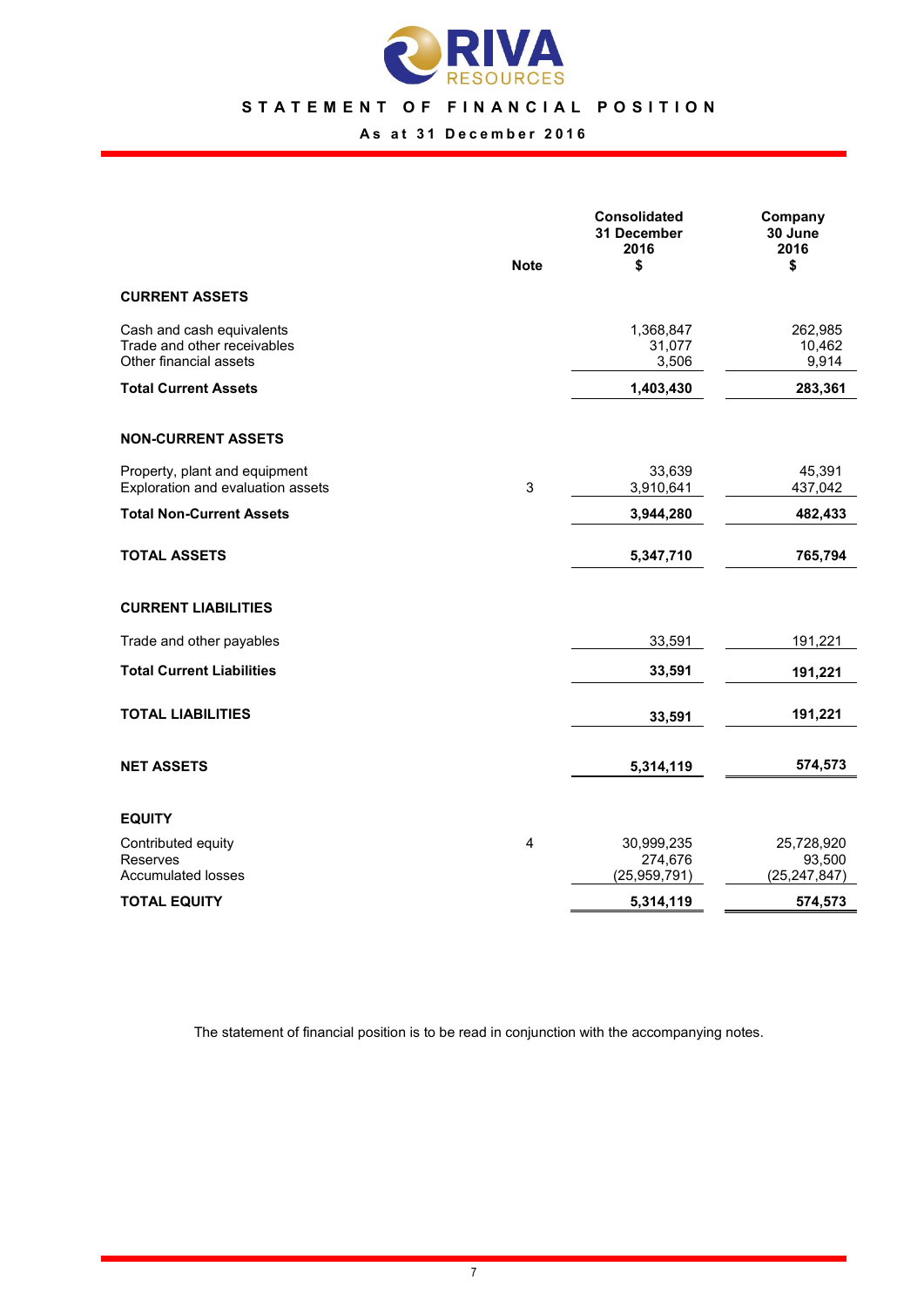

## STATEMENT OF CHANGES IN EQUITY

For the half-year ended 31 December 2016

| <b>Consolidated</b>                                                     | <b>Contributed</b><br>equity | Share based<br>payment<br>reserve | <b>Options</b><br>premium<br>reserve | <b>Accumulated</b><br><b>losses</b> | Total<br><b>Equity</b> |
|-------------------------------------------------------------------------|------------------------------|-----------------------------------|--------------------------------------|-------------------------------------|------------------------|
| 2016                                                                    |                              | \$                                | \$                                   | \$                                  | \$                     |
| At 1 July 2016                                                          | 25,728,920                   | 46,040                            | 47,460                               | (25, 247, 847)                      | 574,573                |
| (Loss) for the period                                                   |                              |                                   |                                      | (711.945)                           | (711.945)              |
| Total Comprehensive (loss) for the<br>half-year                         |                              |                                   |                                      | (711, 945)                          | (711.945)              |
| Transactions with equity holders in<br>their capacity as equity holders | 5,270,315                    |                                   | 181,176                              | ۰                                   | 5,451,491              |
| At 31 December 2016                                                     | 30,999,235                   | 46,040                            | 228,636                              | (25,959,792)                        | 5,314,119              |

| Company                                                                 | <b>Contributed</b><br><b>Equity</b> | Share based<br>payment<br>reserve | <b>Options</b><br>premium<br>reserve | <b>Accumulated</b><br>Losses | Total<br><b>Equity</b> |
|-------------------------------------------------------------------------|-------------------------------------|-----------------------------------|--------------------------------------|------------------------------|------------------------|
| 2015                                                                    |                                     | \$                                | \$                                   | \$                           | S                      |
| At 1 July 2015                                                          | 25,728,920                          | 46,040                            | 47.460                               | (18, 374, 063)               | 7,448,357              |
| (Loss) for the period                                                   |                                     |                                   |                                      | (6,497,533)                  | (6,497,533)            |
| Total Comprehensive (loss) for the<br>half-year                         |                                     |                                   |                                      | (6,497,533)                  | (6,497,533)            |
| Transactions with equity holders in<br>their capacity as equity holders |                                     |                                   |                                      |                              |                        |
| At 31 December 2015                                                     | 25,728,920                          | 46,040                            | 47,460                               | (24,871,596)                 | 950,824                |

The statement of changes in equity is to be read in conjunction with the accompanying notes.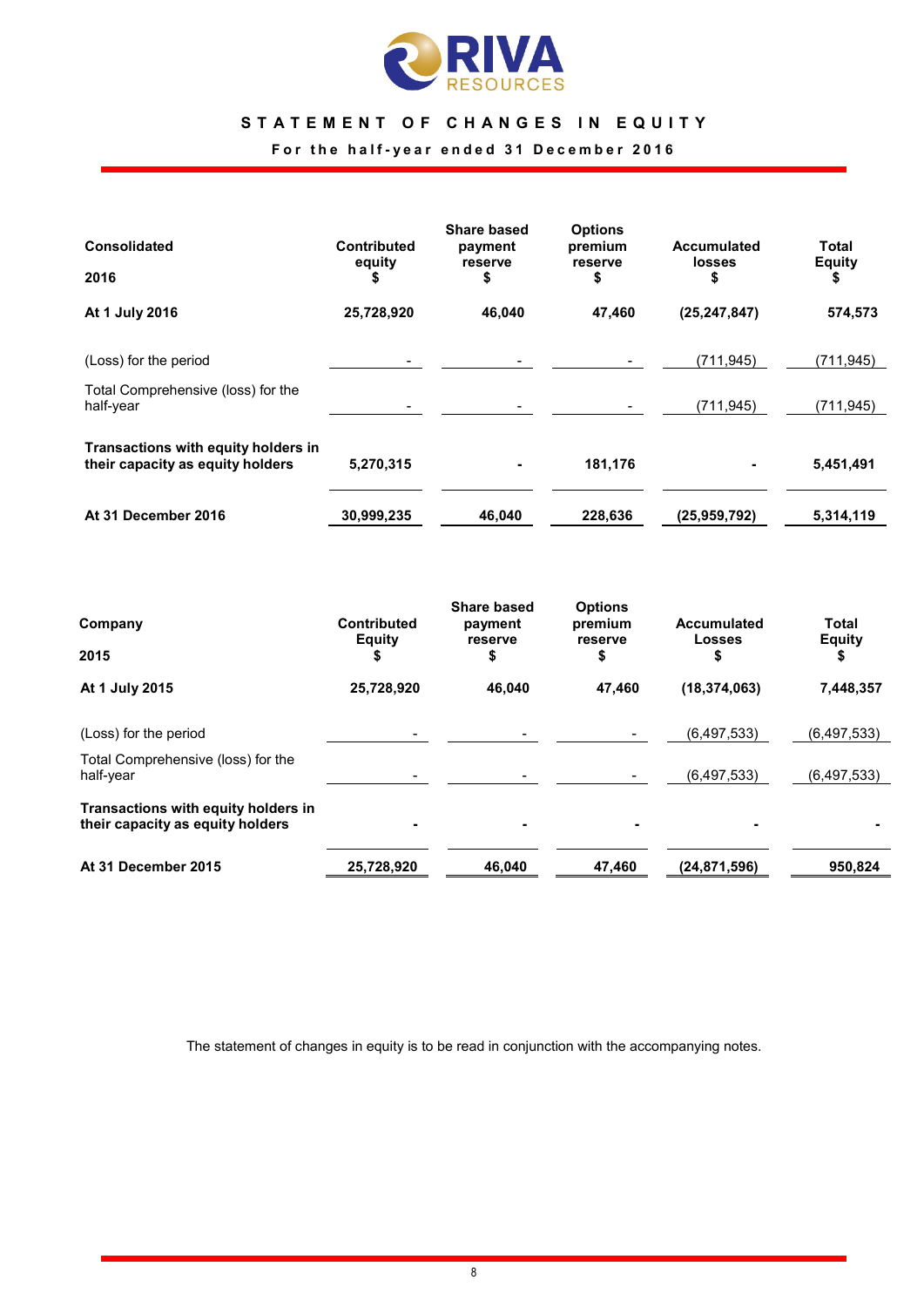

## STATEMENT OF CASH FLOWS

## For the half-year ended 31 December 2016

|                                                                                                                      | <b>Half-Year</b>                          |                                      |  |
|----------------------------------------------------------------------------------------------------------------------|-------------------------------------------|--------------------------------------|--|
|                                                                                                                      | Consolidated<br>31 December<br>2016<br>\$ | Company<br>31 December<br>2015<br>\$ |  |
| Cash flows from operating activities                                                                                 |                                           |                                      |  |
| Cash payments in the course of operations<br>Interest received                                                       | (692, 258)<br>2,947                       | (239, 598)<br>7,350                  |  |
| Net cash (outflow) from operating activities                                                                         | (689, 311)                                | (232, 248)                           |  |
| Cash flows from investing activities                                                                                 |                                           |                                      |  |
| Payments for exploration expenditure – capitalised costs<br>Payments for exploration expenditure – acquisition costs | (73, 599)<br>(100,000)                    | (80, 185)                            |  |
| Payments for property, plant & equipment                                                                             | (1, 544)                                  | (2, 135)                             |  |
| Net cash (outflow) in investing activities                                                                           | (175, 143)                                | (82, 320)                            |  |
| Cash flows from financing activities                                                                                 |                                           |                                      |  |
| Proceeds from issue of shares                                                                                        | 2,032,132                                 |                                      |  |
| Capital raising costs                                                                                                | (61, 817)                                 |                                      |  |
| Net cash inflow from financing activities                                                                            | 1,970,315                                 |                                      |  |
| Net increase/(decrease) in cash held                                                                                 | 1,105,861                                 | (314, 568)                           |  |
| Cash and cash equivalents at the beginning of the period                                                             | 262,985                                   | 709,082                              |  |
| Effects of exchange rate changes on cash and cash equivalents                                                        |                                           | 2                                    |  |
| Cash and cash equivalents at the end of the period                                                                   | 1,368,846                                 | 394,516                              |  |

The statement of cash flows is to be read in conjunction with the accompanying notes.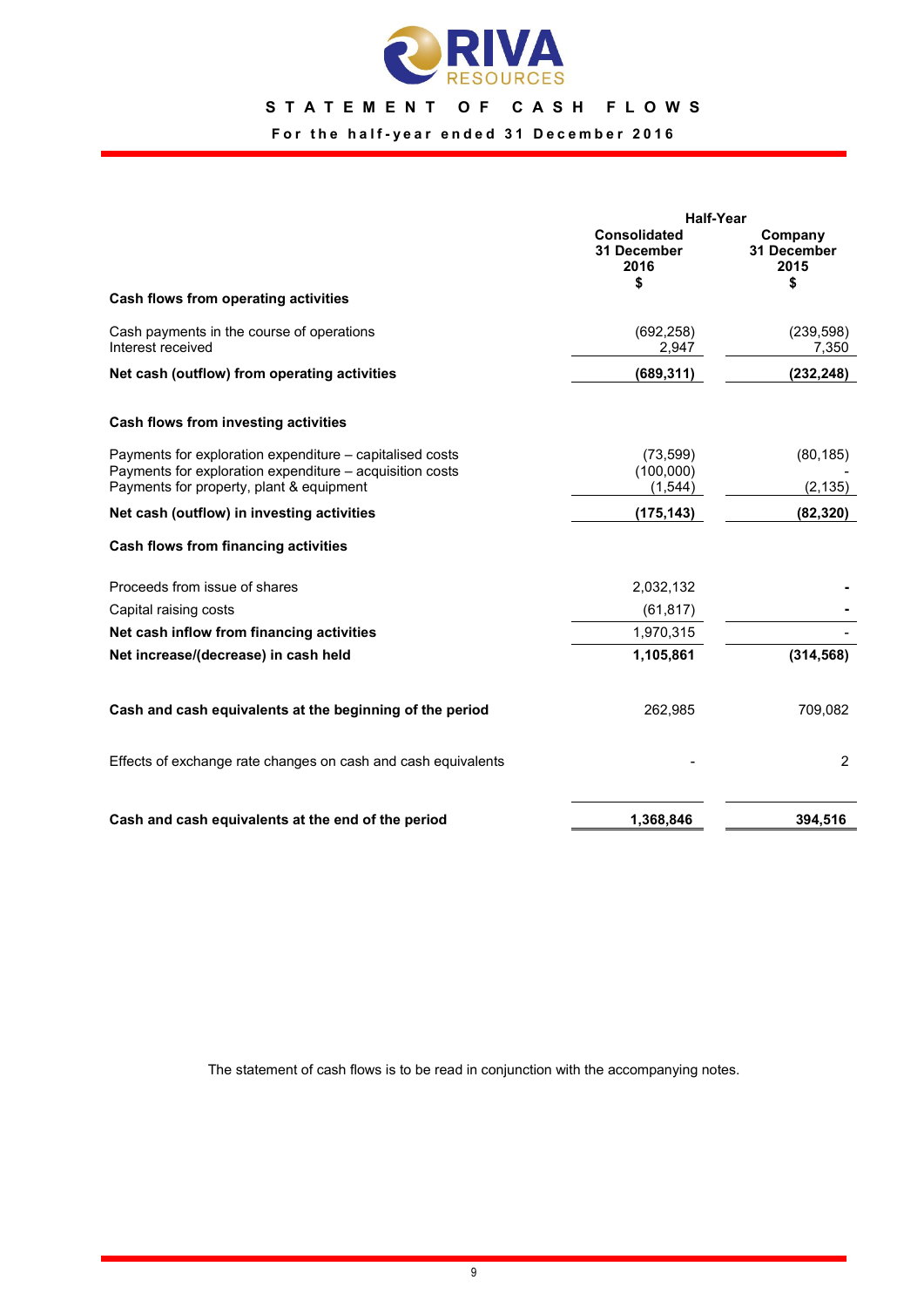

#### NOTES TO THE FINANCIAL STATEMENTS

#### 1. BASIS OF PREPARATION

This general purpose financial report for the half-year reporting period ended 31 December 2016 has been prepared in accordance with Australian Accounting Standard AASB 134: *Interim Financial Reporting* and the *Corporations Act 2001*. The Group is a for profit entity for financial reporting purposes under Australian Accounting Standards.

This interim financial report does not include full disclosures of the type normally included in an annual report. It is recommended that this financial report to be read in conjunction with the annual financial report for the year ended 30 June 2016 and any public announcements made by Riva Resources Limited during the half-year reporting period in accordance with the continuous disclosure requirements of the *Corporations Act 2001*.

The accounting policies have been consistently applied with those of the previous financial year and corresponding interim reporting period.

#### *New and Revised Accounting Standards*

The consolidated entity has adopted all of the new and revised Accounting Standards and Interpretations issued by the Australian Accounting Standards Board that are mandatory for the current reporting period. The adoption of these new and revised Accounting Standards and Interpretations has not resulted in a significant or material change to the consolidated entity's accounting policies.

Any new, revised or amending Accounting Standards or Interpretations that are not yet mandatory have not been early adopted by the consolidated entity.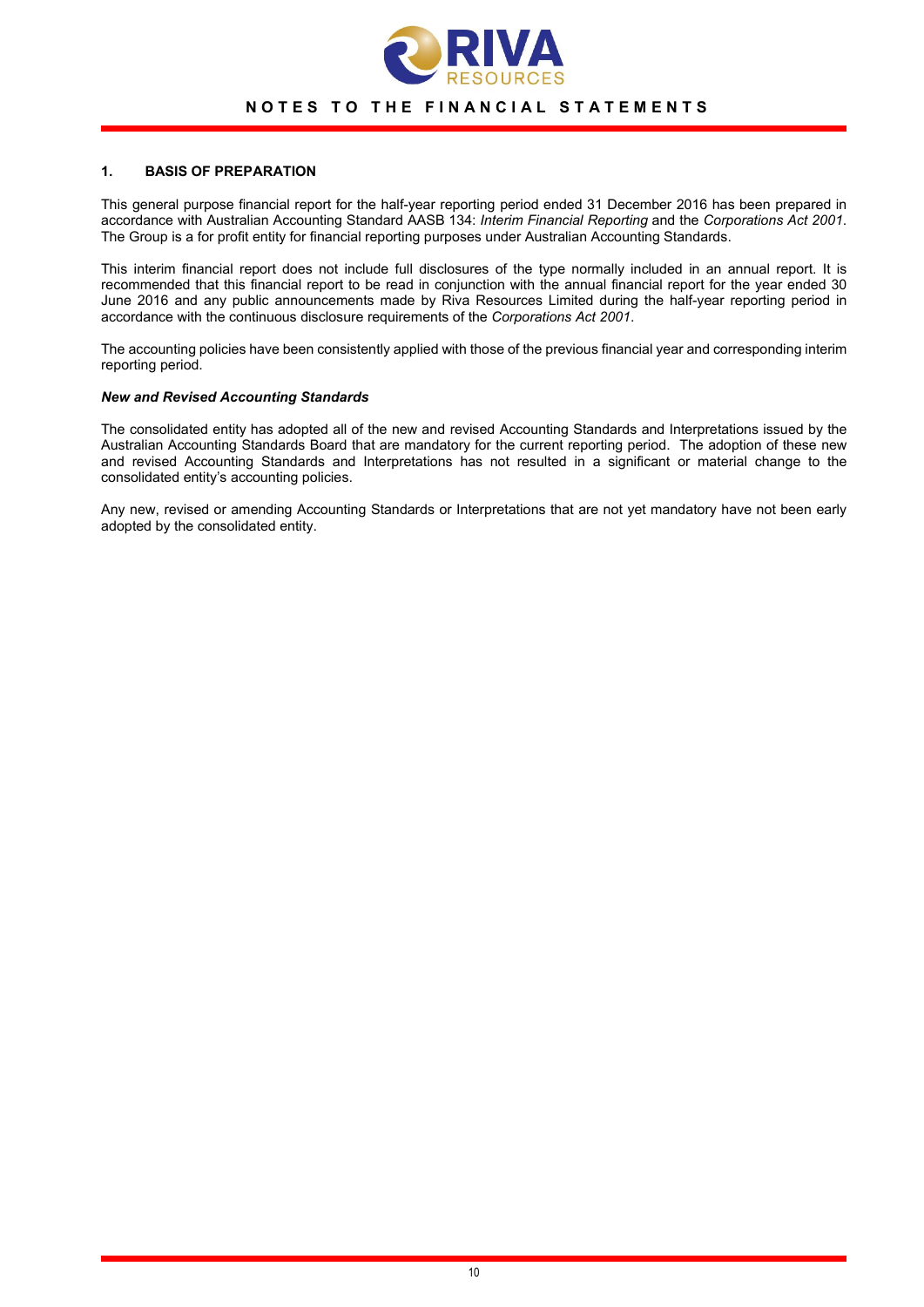

## 2. SEGMENT REPORTING

The consolidated entity has determined the operating segments based on the reports reviewed by the Board of Directors that are used to make strategic decisions. The Board of Directors has considered the business from both a geographic and business segment perspective and the following are the reportable segments under AASB 8.

| <b>Consolidated</b><br>31 December 2016                                                              | Mineral<br><b>Exploration</b><br>\$ | Corporate<br>\$ | Total<br>\$              |
|------------------------------------------------------------------------------------------------------|-------------------------------------|-----------------|--------------------------|
| <b>Segment revenue</b><br>Other unallocated revenue<br>Total revenue                                 |                                     | 745<br>745      | 745<br>745               |
| <b>Segment result</b><br>Unallocated revenues and expenses<br>Loss before related income tax expense | (43, 748)                           | (668, 197)      | (711, 945)<br>(711, 945) |
| Segment assets as at 31 December 2016                                                                | 3,910,641                           | 1,437,069       | 5,347,710                |
| Segment liabilities as at 31 December 2016                                                           |                                     | 33.591          | 33.591                   |

| Company<br>31 December 2015                                                                          | <b>Mineral</b><br><b>Exploration</b><br>\$ | Corporate<br>\$ | <b>Total</b><br>\$         |
|------------------------------------------------------------------------------------------------------|--------------------------------------------|-----------------|----------------------------|
| <b>Segment revenue</b><br>Other unallocated revenue<br>Total revenue                                 |                                            | 15.464          | 15,464<br>15.464           |
| <b>Segment result</b><br>Unallocated revenues and expenses<br>Loss before related income tax expense | (6,303,600)                                | (193, 933)      | (6,497,533)<br>(6,497,533) |
| Segment assets as at 31 December 2015                                                                | 462.308                                    | 493.257         | 955,565                    |
| Segment liabilities as at 31 December 2015                                                           |                                            | 4.741           | 4,741                      |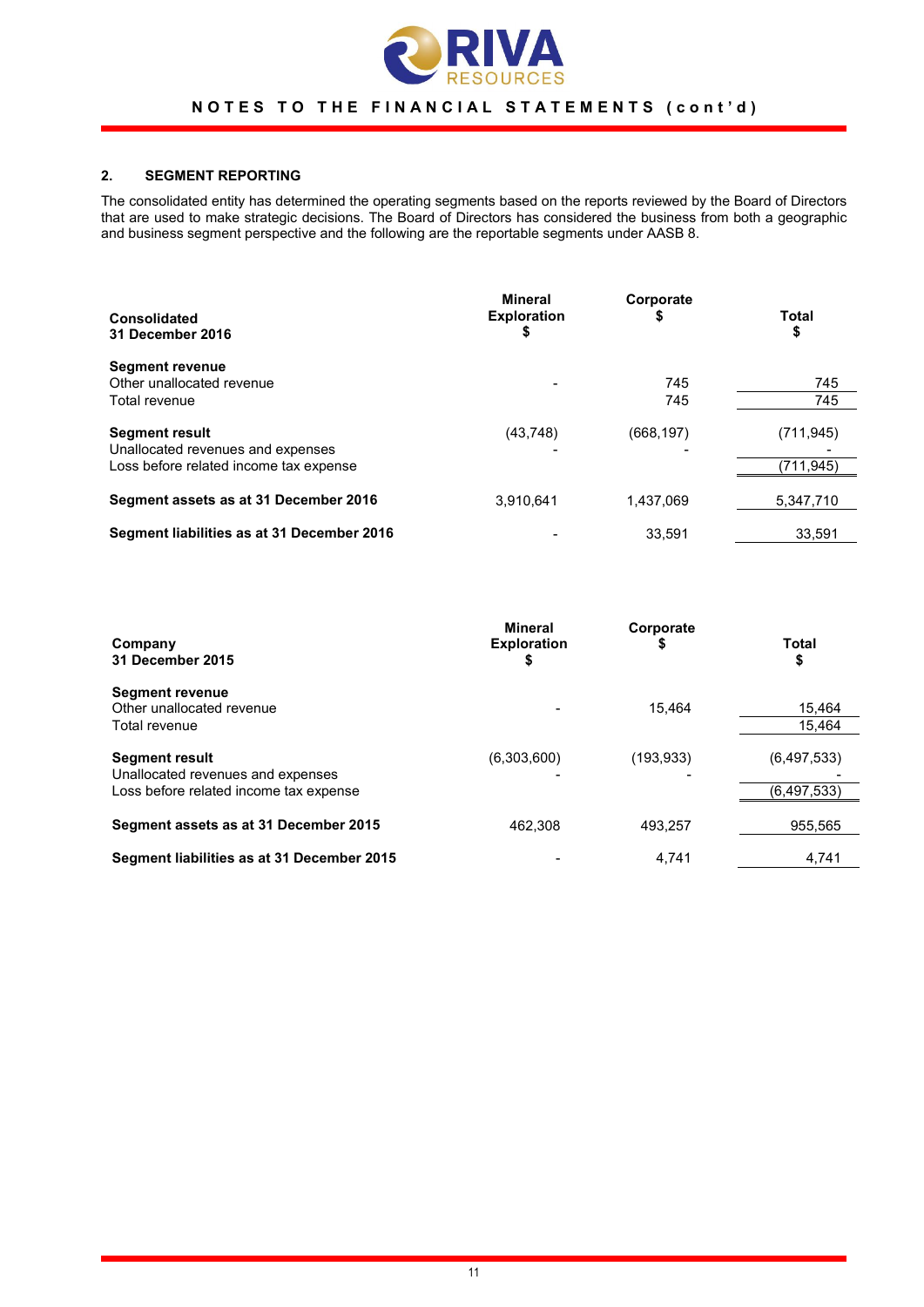

| 3.<br><b>EXPLORATION AND EVALUATION ASSETS</b>                                                                                                                                                                                       | <b>Consolidated</b><br>31 December<br>2016<br>\$ | Company<br>30 June<br>2016<br>\$                 |
|--------------------------------------------------------------------------------------------------------------------------------------------------------------------------------------------------------------------------------------|--------------------------------------------------|--------------------------------------------------|
| Exploration, evaluation and development costs carried forward in respect of<br>areas of interest                                                                                                                                     | 3,910,641                                        | 437,042                                          |
| <b>Reconciliation</b>                                                                                                                                                                                                                |                                                  |                                                  |
| Carrying amount at beginning of period<br>Exploration and evaluation expenditure<br>Exploration and evaluation interest acquisition with Tabac project (see note 5)<br>Offset JV contribution<br>Capitalised expenditure written off | 437,042<br>73.599<br>3.400.000                   | 6,680,851<br>149.261<br>(93, 799)<br>(6,299,271) |
| Carrying amount at end of period                                                                                                                                                                                                     | 3,910,641                                        | 437.042                                          |

The ultimate recoupment of exploration and evaluation expenditure is dependent upon successful development and commercial exploitation, or alternatively, sale of the respective areas.

| -4. | <b>CONTRIBUTED EQUITY</b>                                          | <b>Consolidated</b><br>31 December<br>2016 | Company<br>30 June<br>2016<br>S |
|-----|--------------------------------------------------------------------|--------------------------------------------|---------------------------------|
|     | 646,186,081 (30 June 2016: 206,426,374) fully paid ordinary shares | 30,999,235                                 | 25,728,920                      |

|                     | <b>Shares</b>            | <b>Listed Options</b>    | <b>Unlisted Options</b> |
|---------------------|--------------------------|--------------------------|-------------------------|
|                     | No.                      | No.                      | No.                     |
| At 1 July 2016      | 206,426,374              | -                        |                         |
| Issue of shares     | 439.759.707              | -                        |                         |
| Issue of options    | $\overline{\phantom{0}}$ | $\overline{\phantom{0}}$ | 25,000,000              |
| At 31 December 2016 | 646,186,081              |                          | 25,000,000              |

#### Details of Movements in Equity

| <b>Date</b> | <b>Action</b> | Type                | Quantity    | <b>Issued To</b> | Ex/Issue<br><b>Price</b> | <b>Expiry Date</b> |
|-------------|---------------|---------------------|-------------|------------------|--------------------------|--------------------|
| 22 July 16  | <b>Issue</b>  | Shares - fully paid | 14.642.250  | Placement        | \$0.005                  |                    |
| 15 Aug 16   | <b>Issue</b>  | Shares - fully paid | 191,784,124 | Placement        | \$0.005                  |                    |
| 17 Oct 16   | <b>Issue</b>  | Shares - fully paid | 83,333,333  | Placement        | \$0.012                  |                    |
| 30 Nov 16   | <b>Issue</b>  | Options - unlisted  | 20,000,000  | <b>Directors</b> | \$0.030                  | 31 Dec 2019        |
| 07 Dec 16   | <b>Issue</b>  | Shares - fully paid | 150,000,000 | Consideration    | \$0.022                  |                    |
| 23 Dec 16   | Issue         | Options - unlisted  | 5.000.000   | Consultants      | \$0.030                  | 31 Dec 2019        |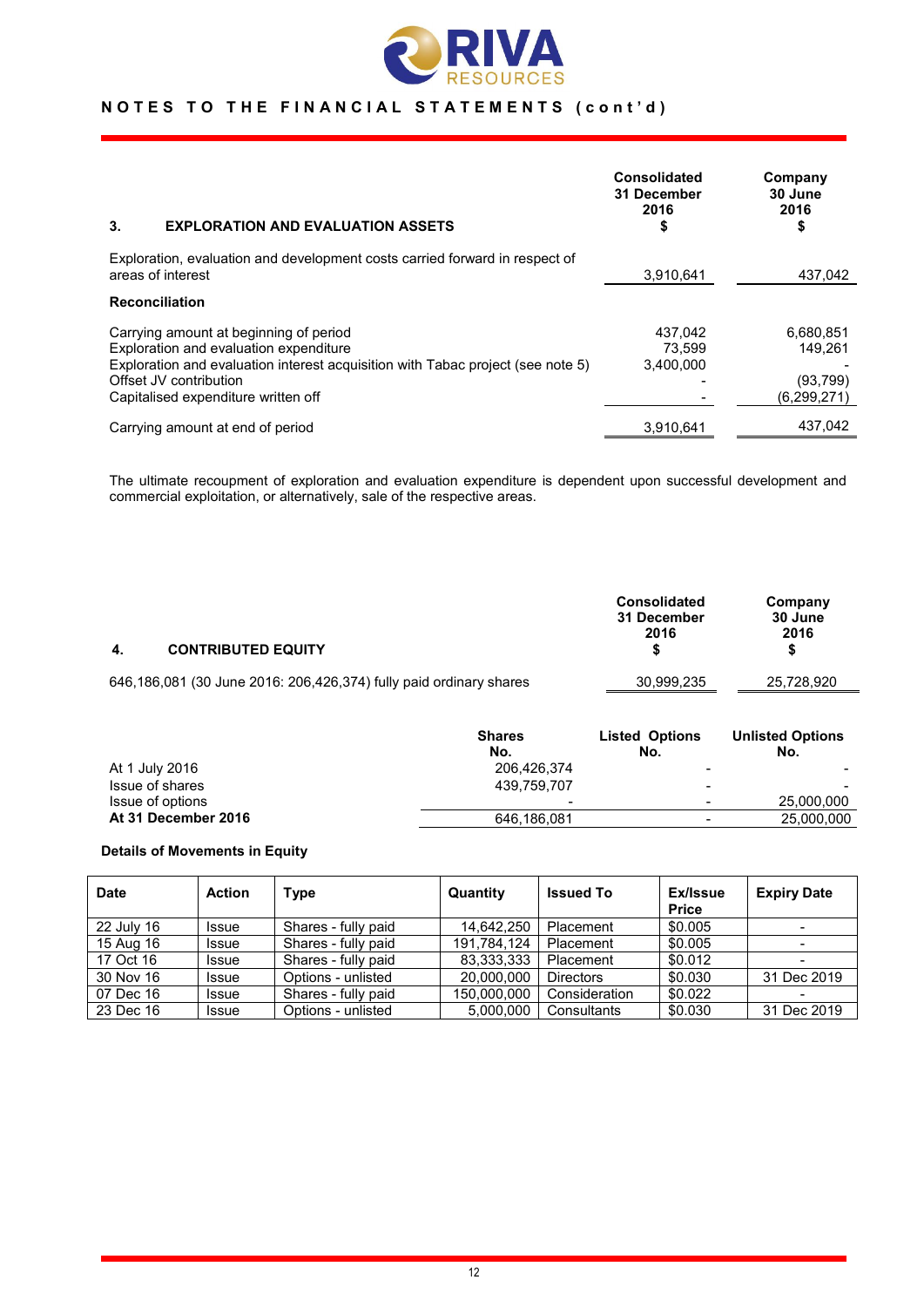

#### 5. ACQUISITION OF TABAC PROJECT

On 10 December 2016, the completion date, Riva Resources Limited completed the acquisition of Westview Resources Pty Ltd (Westview). The only asset held by Westview are the tenements relating to the Tabac Project. Upon completion of the acquisition, Riva Resources;

- Issued to the shareholders of Westview 150,000,000 fully paid ordinary shares of Riva Resources, and 62,500,000 Performance Shares;
- Paid \$50,000 as a non-refundable option fee and \$50,000 as a cash payment; and
- Obtained a contingent liability for 2% net smelter return royalty on the gross sales of all future metals obtained from Tenements and sold on an arm's length basis.

Details of the purchase consideration and the net assets acquired are as follows:

|                                                                            | 2016      |
|----------------------------------------------------------------------------|-----------|
|                                                                            | \$        |
| Purchase consideration paid by Riva Resources Limited to acquire Westview: |           |
| Cash paid                                                                  | 100.000   |
| <b>Ordinary Shares</b>                                                     | 3,300,000 |
| Performance Shares                                                         |           |
| Total purchase consideration                                               | 3,400,000 |
|                                                                            |           |

The fair value of assets and liabilities recognised as a result of the acquisition are \$3,400,000 and Nil, respectively.

#### 6. CONTINGENT LIABILITIES, CONTINGENT ASSETS AND COMMITMENTS

The following contingent liabilities assumed with the acquisition of Westview, as detailed in Note 5:

- 2% net smelter return royalty is payable on the gross sales of all future metals obtained from the tenements acquired from Westview and sold on an arm's length basis;
- 31,250,000 Class A Performance Shares that will convert upon the achievement of an Inferred Mineral Resource in accordance with the Australasian Code for Reporting of Exploration Results, Mineral Resources and Ore Reserves (2012 Edition) (JORC Code) (including cumulative production) of not less than 50,000 tonnes contained Cobalt at a minimum grade of 0.3% Cobalt within the Tenements; and
- 31,250,000 Class B Performance Shares that will convert upon the achievement of an Inferred Mineral Resource in accordance with the JORC Code (including cumulative production) of not less than 100,000 tonnes contained Cobalt at a minimum grade of 0.3% Cobalt within the Tenements.

With the acquisition of Westview, the Group acquired the following exploration expenditure commitments:

|                      | <b>Consolidated</b><br>31 December 2016 | Company<br>30 June 2016  |
|----------------------|-----------------------------------------|--------------------------|
|                      | S                                       | \$                       |
| Less than 12 months  | 41,000                                  |                          |
| 12 months to 5 years | $\overline{\phantom{0}}$                | $\overline{\phantom{0}}$ |
|                      | 41,000                                  | -                        |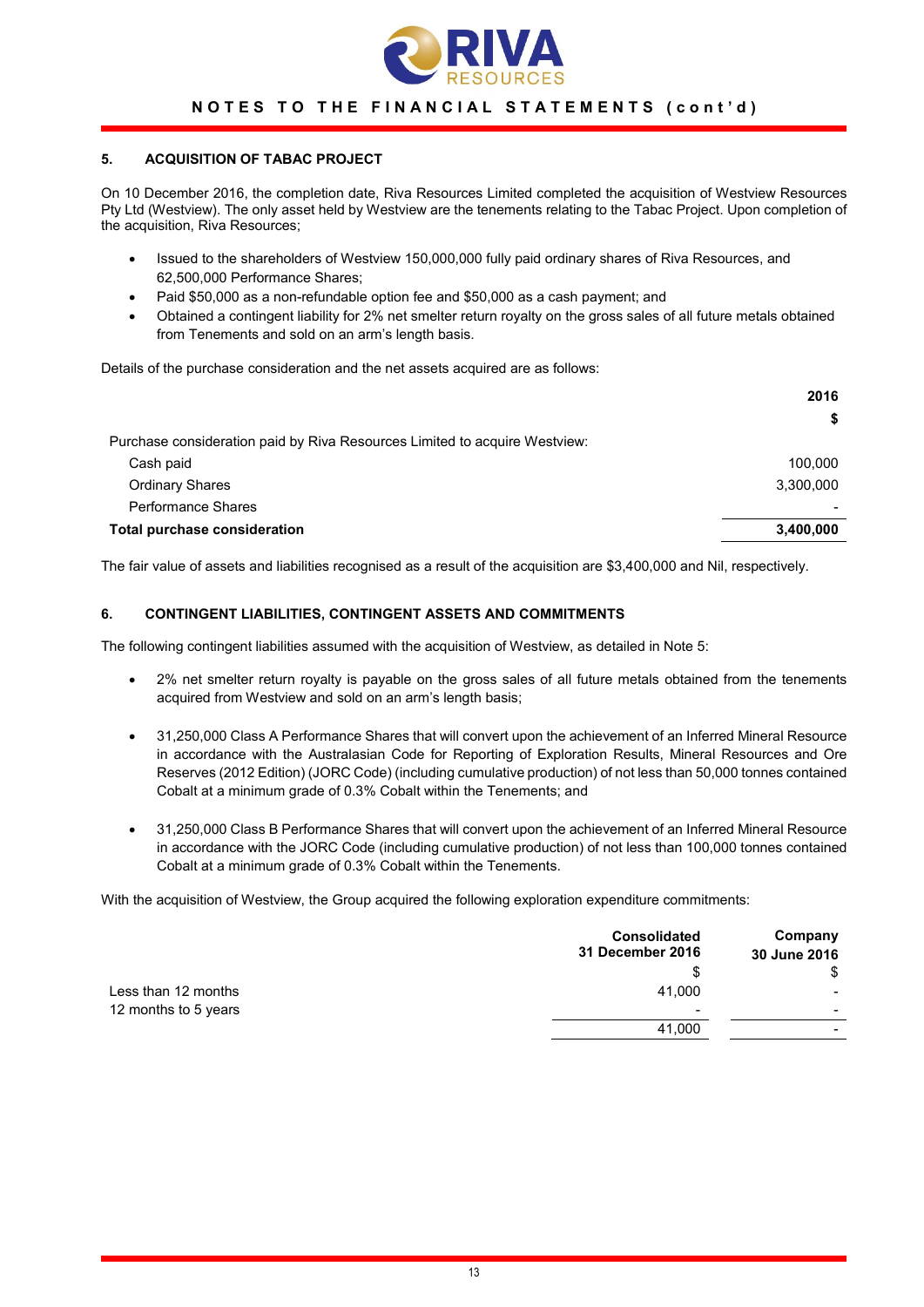

#### 7. EVENTS SUBSEQUENT TO REPORTING DATE

In March 2017, the Company issued 91,700,000 fully paid ordinary shares at an issue price of \$0.024 per share to raise \$2.2 million under the provision of ASX Listing Rules 7.1. The funds raised will be applied towards the drilling campaign on the Rosslyn Hill Mining Joint Venture tenements and the Tabac Cobalt-Gold Project in Western Australia.

Other than the above, there has not arisen in the interval between the end of the half-year and the date of this report any item, transaction or event of a material and unusual nature likely, in the opinion of the directors, to affect significantly the operations of the consolidated entity, the results of those operations, or the state of affairs of the consolidated entity in future financial years.

#### 8. DETAILS OF CONTROLLED ENTITIES

#### Information about Principal Subsidiaries

|                                                                                                    | Country of<br>Incorporation | <b>Percentage Owned</b><br>% |              |  |
|----------------------------------------------------------------------------------------------------|-----------------------------|------------------------------|--------------|--|
|                                                                                                    |                             | 31 December<br>2016          | 30 June 2016 |  |
| Parent Entity:                                                                                     |                             |                              |              |  |
| Riva Resources Limited (formerly Dragon Energy Limited)<br>Subsidiaries of Riva Resources Limited: | Australia                   |                              |              |  |
| Westview Resources Pty Ltd                                                                         | Australia                   | 100%                         | -            |  |

#### 9. DIVIDENDS

There have been no dividends declared or recommended and no distributions made to shareholders or other persons during the period.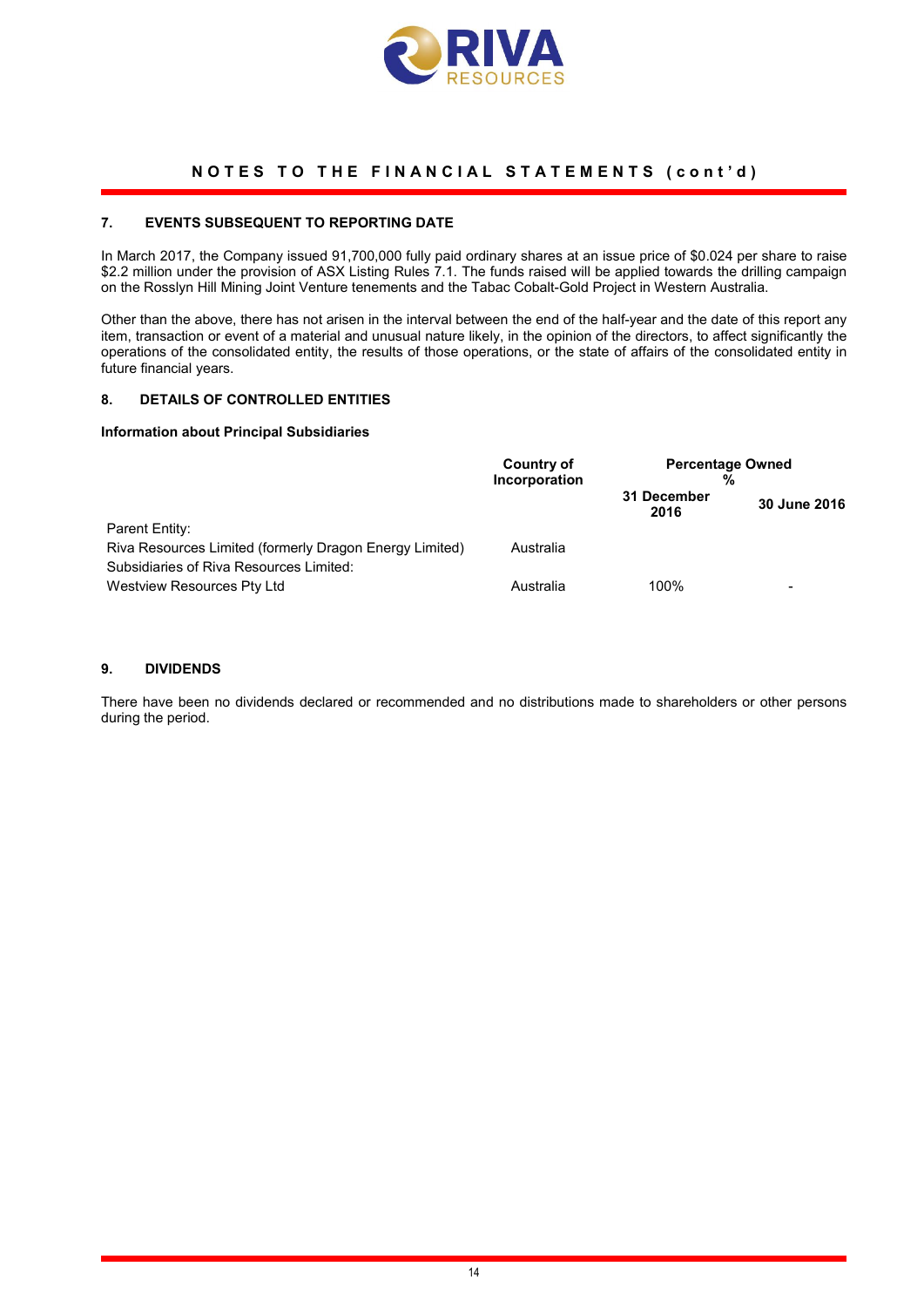

In the opinion of the directors:

- 1. the financial statements and notes, as set out within this financial report, are in accordance with the *Corporations Act 2001*, including:
	- (a) giving a true and fair view of the consolidated entity's financial position as at 31 December 2016 and its performance for the six months ended on that date; and
	- (b) complying with Accounting Standard AASB 134 "Interim Financial Reporting" and Corporations Regulations 2001;
- 2. there are reasonable grounds to believe that the company will be able to pay its debts as and when they become due and payable.

This declaration is signed in accordance with a resolution of the Board of Directors.

Jonathan King *Managing Director*

Dated at Perth, Western Australia this 15<sup>th</sup> day of March 2017.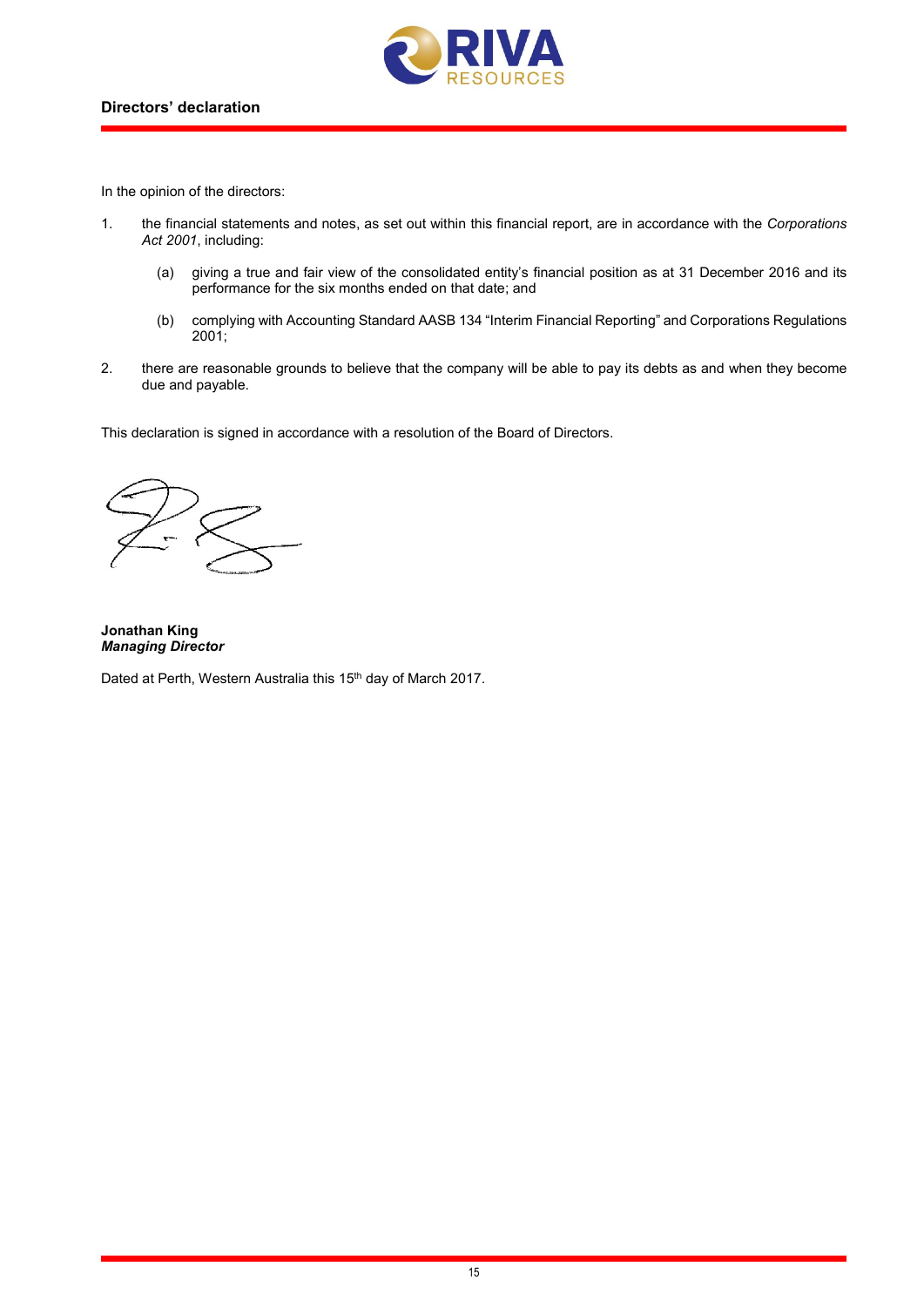

**RSM Australia Partners**

8 St Georges Terrace Perth WA 6000 GPO Box R1253 Perth WA 6844

> T +61 (0) 8 9261 9100 F +61 (0) 8 9261 9111

> > www.rsm.com.au

#### **INDEPENDENT AUDITOR'S REVIEW REPORT TO THE MEMBERS OF RIVA RESOURCES LIMITED**

We have reviewed the accompanying half-year financial report of Riva Resources Limited which comprises the statement of financial position as at 31 December 2016, the statement of profit or loss and other comprehensive income, statement of changes in equity and statement of cash flows for the half-year ended on that date, notes comprising a summary of significant accounting policies and other explanatory information, and the directors' declaration of the consolidated entity comprising the company and the entities it controlled at the half-year end or from time to time during the half-year.

#### *Directors' Responsibility for the Half-Year Financial Report*

The directors of the company are responsible for the preparation of the half-year financial report that gives a true and fair view in accordance with Australian Accounting Standards and the *Corporations Act 2001* and for such internal control as the directors determine is necessary to enable the preparation of the half-year financial report that is free from material misstatement, whether due to fraud or error.

#### *Auditor's Responsibility*

Our responsibility is to express a conclusion on the half-year financial report based on our review. We conducted our review in accordance with Auditing Standard on Review Engagements ASRE 2410 *Review of a Financial Report Performed by the Independent Auditor of the Entity*, in order to state whether, on the basis of the procedures described, we have become aware of any matter that makes us believe that the half-year financial report is not in accordance with the *Corporations Act 2001* including: giving a true and fair view of the consolidated entity's financial position as at 31 December 2016 and its performance for the half-year ended on that date; and complying with Accounting Standard AASB 134 *Interim Financial Reporting* and the *Corporations Regulations 2001*. As the auditor of Riva Resources Limited, ASRE 2410 requires that we comply with the ethical requirements relevant to the audit of the annual financial report.

A review of a half-year financial report consists of making enquiries, primarily of persons responsible for financial and accounting matters, and applying analytical and other review procedures. A review is substantially less in scope than an audit conducted in accordance with Australian Auditing Standards and consequently does not enable us to obtain assurance that we would become aware of all significant matters that might be identified in an audit. Accordingly, we do not express an audit opinion.

**THE POWER OF BEING UNDERSTOOD** AUDIT | TAX | CONSULTING

RSM Australia Partners is a member of the RSM network and trades as RSM. RSM is the trading name used by the members of the RSM network. Each member of the RSM network is an independent accounting and consulting firm which practices in its own right. The RSM network is not itself a separate legal entity in any jurisdiction. RSM Australia Partners ABN 36 965 185 036

Liability limited by a scheme approved under Professional Standards Legislation